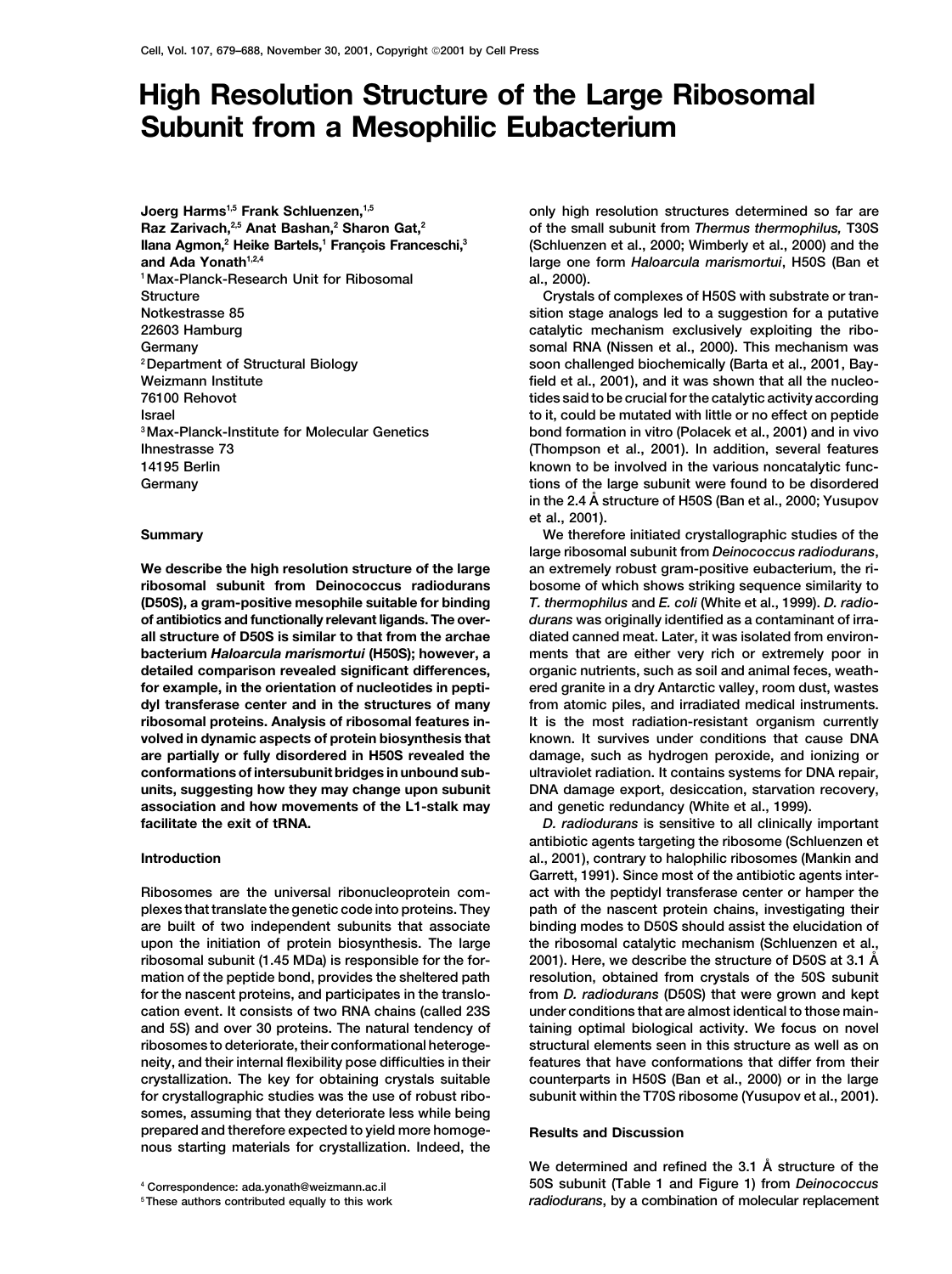| Table 1. Structure Determination |                    |                |               |                     |                     |                  |                  |                   |
|----------------------------------|--------------------|----------------|---------------|---------------------|---------------------|------------------|------------------|-------------------|
| Set                              | Resolution (Å)     | $R_{sym}$ (%)  |               |                     | Observed/Unique ref | Completeness (%) |                  | $<$ I/sig (I) $>$ |
| <b>Native</b>                    | $50 - 3.0$         | 14.5 (44.0)    |               | 4.787.954 / 441.570 |                     | 95.0 (48.5)      |                  | 7.3(1.8)          |
| Native-a*                        | $50 - 2.9$         | 12.2 (45.6)    |               | 5,510,777 / 340,493 |                     | 59.9 (28.3)      |                  | 6.5(1.5)          |
| Heavy-atom                       | # of sites         | Resolution (Å) | Unit Cell (Å) |                     |                     | $R_{sym}$ (%)    | Completeness (%) | $<$ I/sig (I) $>$ |
| Penta-Ir                         | 56                 | $50 - 4.0$     | 170.24        | 410.54              | 696.52              | 14.5 (47.2)      | 93.9 (90.9)      | 5.8(1.9)          |
| W <sub>12</sub>                  | $48 = 4 \times 12$ | $30 - 6.0$     | 170.15        | 408.65              | 696.52              | 8.1(12.9)        | 71.9 (69.2)      | 14.1(5.0)         |
|                                  | .                  |                |               |                     |                     |                  |                  |                   |

**\* Included in the table to indicate potential crystal quality. Space group l222; Unit Cell 170.8, 409.4, 695.6 A˚ . R/Rfree 24.0%/27.4%. Values for the highest resolution bins (3.05–3.0 A˚ or 2.95–2.9 A˚ ) are given in parentheses. FOM 0.58 (0.54) at 50–4.0 A˚ (4.37–4.0 A˚ ) after phasing with SHARP, and 0.78 after density modification with SOLOMON.**

**and MIRAS phasing. Ninety-six percent of the nucleo- lateral protuberances, however, seem to be flexible, and tides and most of the amino acid residues of the 33 several orientations have been detected for them (see proteins of D50S (Figure 2) were traced in the electron below). density map. Among the 33 proteins, three are less well The 23S RNA forms the bulk of the structure and the resolved, but significant portions of them could be small 5S RNA forms most of an elongated feature in the traced. We also detected the sites of several hydrated center of the crown. On the secondary structure level, Mg2 ions. The detailed analysis of the structure will be the two RNA chains form seven domains (Figure 1). Each**

**as seen by electron microscopy (Penczek et al., 1999; 2000). Mueller et al., 2000), contains a massive large core with a The gross similarity of the rRNA folds of D50S to the central elongated feature and two lateral protuberances, available 50S structures allowed its superposition onto called the L1 and L7/L12 stalks. The view, frequently that of the 23S RNA in the 2.4 A˚ structure of H50S (Ban et al., 2000) and of the 50S subunit within the 5.5 A˚ referred to as the "crown view," looks like a halved pear** with two protuberances. Its flat surface ("front side") structure of the T70S ribosome (Yusupov et al., 2001). **faces the small subunit in the 70S ribosome and its Although the RNA fold and the overall protein distribu**round back side faces the solvent. The overall shape of tion are rather similar in the three structures, we de**the large ribosomal subunit from** *D. radiodurans* **(Figure tected significant structural differences even within the 1) is similar to the traditional view as well as to the conserved regions, which cannot be explained solely structures of H50S (Ban et al., 2000) and that of the 50S by expected phylogenetic variations. In order to pinpoint part of the 70S ribosome (Yusupov et al., 2001). The the meaningful differences, we divided the model into**

**published elsewhere. of these domains has a defined three-dimensional shape and together they produce a fairly compact intertwined Overall Structure of D50S structure, in contrast to the domain-like design of the The traditional shape of the large ribosomal subunit, 30S subunit (Schluenzen et al., 2000; Wimberly et al.,**



## **Figure 1. The D50S Model and the Electron Density Maps**

**(a) The crown view representation of D50S structure, shown from the side facing the small subunit within the 70S ribosome. The RNA chains are shown as silver ribbons and the protein main chains in different colors. The L7/L12 stalk is on the right, the L1 stalk is on the left, and the central protuberance (CP), including the 5S RNA is in the middle of the upper part of the particle. The semitransparent proteins are less well resolved.**

**(b) Top: the RNA domain organization of D50S together with the approximate positions of all D50S proteins, designated by their numbers. Left: same view as in (a); right: the solvent side. The domain-coloring scheme is according to the diagram of the proposed RNA secondary structure (bottom).**

**(c) Typical segments of the electron density Fourier map. Top: H1 (domain I); bottom: protein L31. Both features are absent in the H50S model. Contour levels: 1.7 for the RNA and 1.2 for the protein.**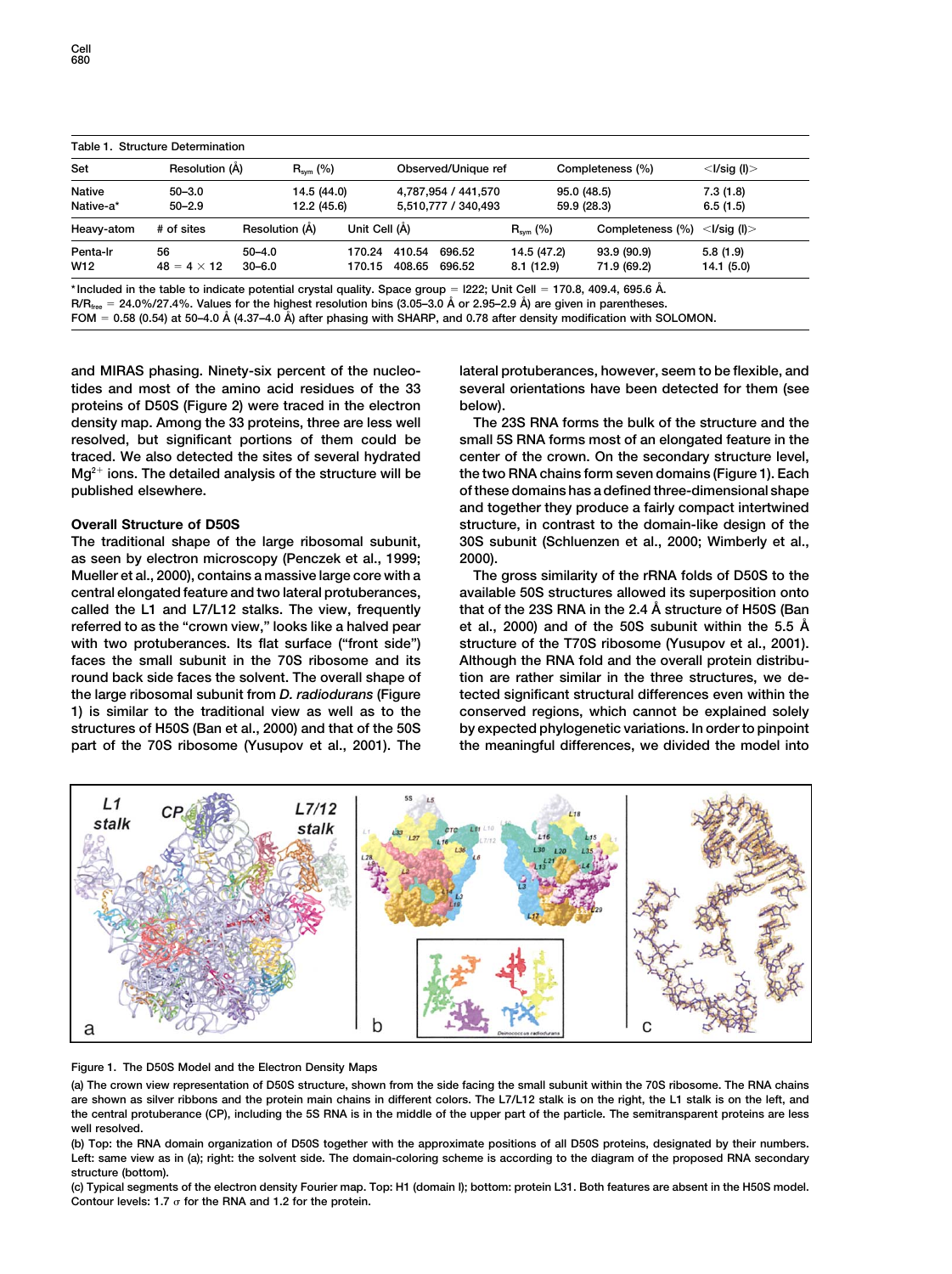



**(a) Nucleotides within the PTR that show different orientations in D50S and H50S. Insert: the overall fold of the PTR, shown in a slightly different orientation in order to emphasize the back-bone similarity.**

**(b) Part of the D50S structure (as gray ribbons). The L1-arm of D50S is highlighted (in gold). Also shown is the L1-stalk of T70S (green) and protein L1 of T70S (dark green) and the potential location of protein L1 in D50S (yellow-gold). In T70S, the L1-arm and protein L1 block the exit of the E-tRNA (magenta), whereas in D50S, the L1-arm swings around a pivot point (marked by a red dot) by 30.**

**individual structural elements, each containing a few The Peptidyl Transferase Center and Its Vicinity full/107/5/679/DC1). the PTR in** *D. radiodurans***, 36 are conserved in** *H. mar-*

**between the central protuberance and one of the stalks A2451 is the key element in the peptide bond catalysis**

**RNA fold of D50S and H50S, the protein folds show cal evidence has shown the functional importance of remarkable differences, even when sharing homology U2504 and U2506. U2504 has been implicated in the with their counterparts in H50S (Supplemental Table S1). binding of the 3 end of the aminoacyl tRNA prior to In addition, D50S contains several proteins that have peptide bond formation (Porse and Garrett, 1995; Hall no counterparts in H50S. Of structural interest is a three et al., 1988) and U2506 was shown to be protected domains protein (CTC), an extended -helical protein from chemical modification by P site tRNA (Moazed and (L20), and two Zn-finger proteins (L32 and L36). Analysis Noller 1987). It is possible, however, that the different of the general modes of the RNA-protein interactions orientations or locations of these bases reflect the flexiwithin D50S did not reveal striking differences from what bility needed for the formation of the peptide bond. It is was reported for the other ribosomal particles. However, also conceivable that the different orientations of these most of the D50S proteins that have counterparts in bases result from the differences in the functional states**

**neighboring helices and junctions, checked the environ- The peptidyl transferase activity of the ribosome has** ment of each element separately, and compared it with been linked to a multibranched loop in the 23S second**its counterparts in H50S and T70S (Supplemental Table ary structure diagram of domain V, known as the peptidyl S1, available online at http://www.cell.com/cgi/content/ transferase ring (PTR). From the 43 nucleotides forming Almost all D50S proteins are built from globular do-** *ismortui.* **Superposition of the backbone of the high resmains and extended loops or tails. Only a few are built olution structures of the PTR nucleotides in the two exclusively of globular domains or extended features. species (Ban et al. 2000, and PDB 1JJ2) shows a similar fold (rmsd of 1.02 A˚ As in the 30S subunit (Schluenzen et al., 2000; Wimberly ). The orientations of some of the et al., 2000) and in H50S (Ban et al., 2000), most of the nucleotides, however, show distinct differences (Figure globular domains of the D50S proteins are peripheral, 2). These include a translational shift of the sugar moie**located on the solvent side of the subunit, and their ties that maintain coplanar bases but are pointing in **extensions permeate the interior of the particle. The flat different directions in the two structures, as well as diffront side that interfaces the small subunit within the ferent degrees of rotation with hardly any change in the assembled ribosome is almost free of globular domain sugar moieties. Among the PTR conserved nucleotides, of proteins. A few proteins however, do not have exten- A2062, C2063, C2064, U2449, A2451, C2499, U2504, sions and are built of more than a single globular domain. G2505, and U2506 (***E. coli* **numbering) display rotational These have special positions in the D50S subunit. They or translational shifts of above 2 A˚ . The largest rotational are located either at the ends of functionally important differences are between the base moieties of A2451 (86 protuberances (L1, L7/L12, L10, and L11) or fill a gap degrees), A2506 (79 degrees), and U2504 (40 degrees).**

**(CTC). mechanism, which was proposed based on the structure In contrast to the significant similarity between the of H50S (Ban et al., 2000, Nissen et al., 2000). Biochemi-H50S show significantly different conformations. of H50S and D50S, since it has been shown that struc-**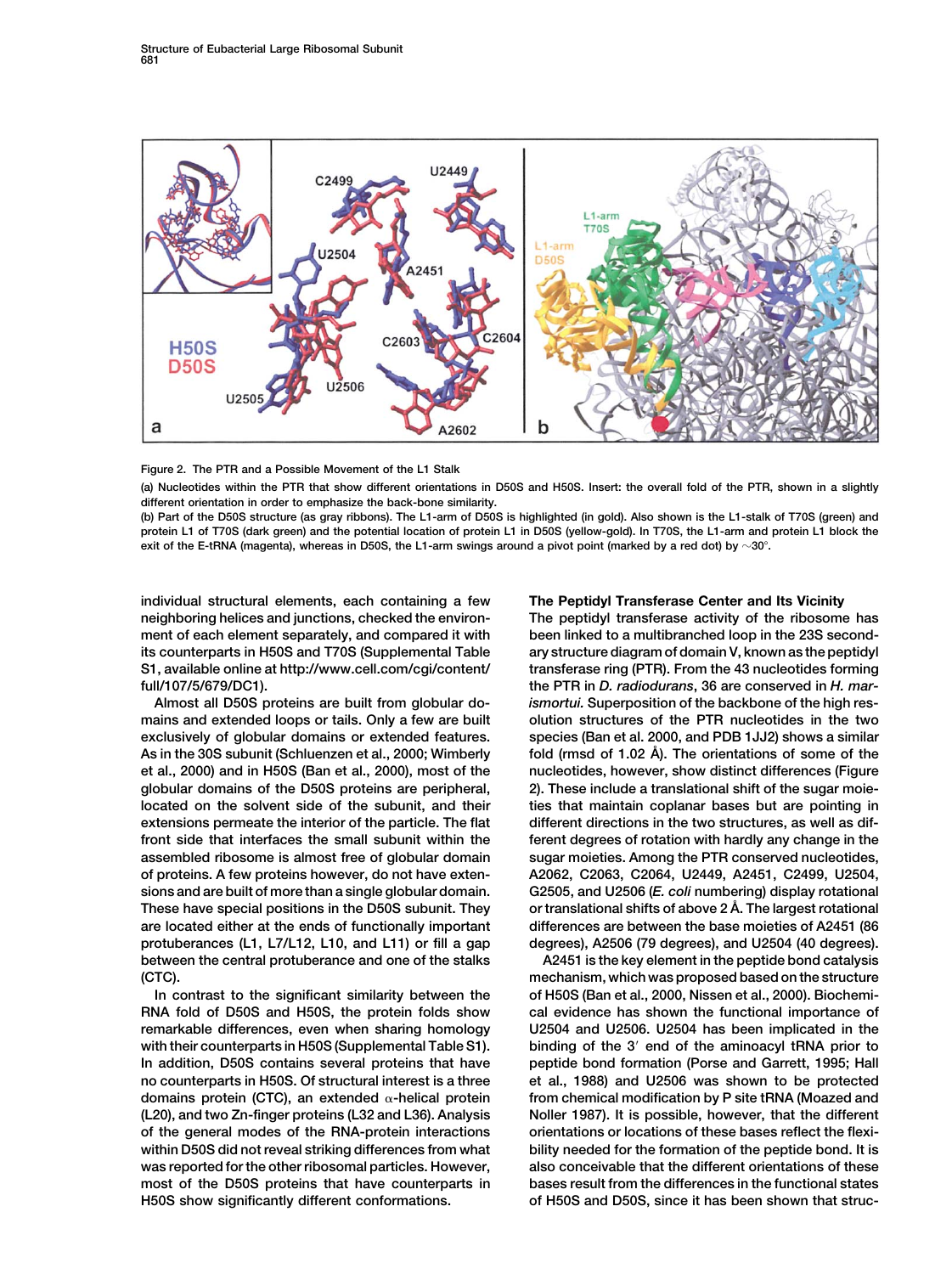**center seems to be clear of proteins. L27 is one of the L1 arm in the 70S ribosome during the release of the E only proteins located in the interface area of D50S. Its site tRNA is still not known, the two defined orientations globular domain was detected at the base of the central that have been observed indicated that movement of protuberance, consistent with many of the results of the L1 arm might occur during protein biosynthesis. immuno electron microscopy, cross-linking, affinity la- Superposition of the structure of D50S on that of the beling, chemical probing, mutations, and footprinting T70S ribosome allowed the definition of a pivot point (Sonenberg et al., 1973; Wower et al., 1998; A. Mankin, for the possible movement of the L1 arm. Differences personal communication). This protein has been shown found in the relative orientation of the L1 stalk have been to influence the peptidyl transferase activity in** *E. coli* **correlated with the presence or absence of tRNA and 50S by a variety of experimental observations, including elongation factors (Gomez-Lorenzo et al., 2000). Alantibiotic cross-linking (Bischof et al., 1995) and a dele- though there is no evidence showing that the L1 stalk tion mutant that shows deficiencies in the peptidyl trans- in the 70S ribosome assumes the conformation seen in ferase activity and impaired enzymatic binding of Phe- the unbound D50S, it is conceivable that the two positRNA Phe to the A site (Wower et al., 1998). It has been tions represent part or all of the conformational change proposed that protein L27 plays a role in mediating the required for the release of the E site tRNA. Movement proper placement of the 3 end of the A site tRNA at may also provide an alternative explanation for the previthe peptidyl transferase center, screening the negative ous cryo-EM location of the E site (Agrawal et al., 2000), charge of the tRNA molecules from that of the ribosomal and explain the appearance of an extra density in the RNA during the peptidyl transferase reaction, and influ- vicinity of the L1 arm at the 7.5 A˚ cryo-EM map of the encing the interactions of the 3 end of deacylated tRNA 50S subunit (Mueller et al., 2000). with the ribosome after peptidyl transfer.**

**Based on the positions of the docked tRNA molecules The L7/L12 Stalk and the GTPase Center according to the 5.5 A˚ structure of the T70S/tRNA com- A major protruding region of domain II that extends from plex (Yusupov et al., 2001), protein L27 can interact with the solvent to the front surface of the large subunit homologous counterpart, and the protein that occupies stalk has been shown to be involved in the contacts with the place of L27 is L21e. Contrary to L27, the tail of translational factors, and in factor-dependent GTPase L21e folds backward, toward the interior of the subunit, activity (Chandra Sanyal and Liljas, 2000). In D50S, the disabling potential contacts with the P site tRNA. In location of this stalk is somewhat shifted (by 3–4 A˚ ) D50S, the N-terminal tail of L27 is disordered. However, compared to its position within the 70S ribosome (Yusu-CCA end of the A and/or P site tRNA. It remains to be al., 2000), the entire L7/12 stalk is disordered. However, seen if within the assembled ribosome, the N-terminal a recently deposited entry to the Protein Data Bank (PDB tail of L27 reaches the vicinity of the peptidyl transferase 1JJ2) includes coordinates of H42–H44, the RNA portion**

**The L1 stalk includes helices H75–H78 and protein L1, ciated with its involvement in EF-G-dependent translowhich can function as a transcriptional repressor in the cation (Agrawal et al., 2001). Assignment of each of the cytoplasm by binding to its own mRNA (Nikonov et al., positions to a specific functional state still awaits the 1996). The absence of the L1 protein has a negative elucidation of high resolution structures of 70S riboeffect on the rate of protein synthesis (Subramanian and somes at the relevant states. Dabbs, 1980). In the complex of T70S with three tRNA L11, a highly conserved ribosomal protein, which is molecules, the L1 stalk interacts with the elbow of E-tRNA. associated with the GTPase-associated region, is lo-This interaction, together with protein S7 of the small cated at the base of the L7/L12 stalk. L11 and the antibi**subunit, blocks the exit path for the E-tRNA (Yusupov otic thiostrepton bind cooperatively to a highly con**et al., 2001). Consequently, it was suggested that the served segment of 23S RNA (Cundliffe et al., 1979; Ryan release of the deacylated tRNA requires that one or both et al., 1991) that has been probed by several biophysical, of these features move (Yusupov et al., 2001). In H50S, crystallographic, NMR, and electron-microscopy techthe entire L1 arm is disordered and therefore could not niques (Hinck et al., 1997; Conn et al., 1999; Wimberly be traced in the electron density map (Ban et al., et al., 1999; GuhaThakurta and Draper, 2000, Agrawal 2000)—an additional hint of the inherent flexibility of this et al., 2001). The crystal structure of a complex con-**

**fold to that seen in T70S. However, the entire L1 stalk 50S subunit (Wimberly et al., 1999), showed tight binding in the unbound D50S is tilted by about 30 degrees away of the C-terminal domain of L11, but limited contacts from its position in the T70S ribosome, so that the dis- between its N-terminal domain and the RNA. Therefore, tance between the outermost surface points of the L1 it was proposed to function as a conformational switch. arm in the two positions is over 30 A In D50S, the separation between the two domains of ˚ (Figure 2). The**

**tural changes occur at distinct nucleotides of the pepti- location of protein L1 in D50S does not block the predyl transferase ring upon transition between the active sumed exit path of the E site tRNA. It is possible that and inactive conformations (Bayfield et al., 2001). the mobility of the L1 arm is utilized for facilitating the In unbound D50S, as in H50S, the peptidyl transferase release of E site tRNA. Although the orientation of the**

consists of H42–H44 and proteins L7/L12 and L10. This **it might play a more direct role in the positioning of the pov et al., 2001). In the 2.4 A˚ structure of H50S (Ban et center. of the stalk, which shows a rotation of about 12 degrees from its position in D50S. Observing this stalk in three The L1 Stalk different locations is consistent with the flexibility asso-**

**feature. taining L11 together with a 58 nucleotide RNA chain In D50S, the RNA helices of the L1 stalk have a similar mimicking the RNA stretch that binds it within the** *E. coli*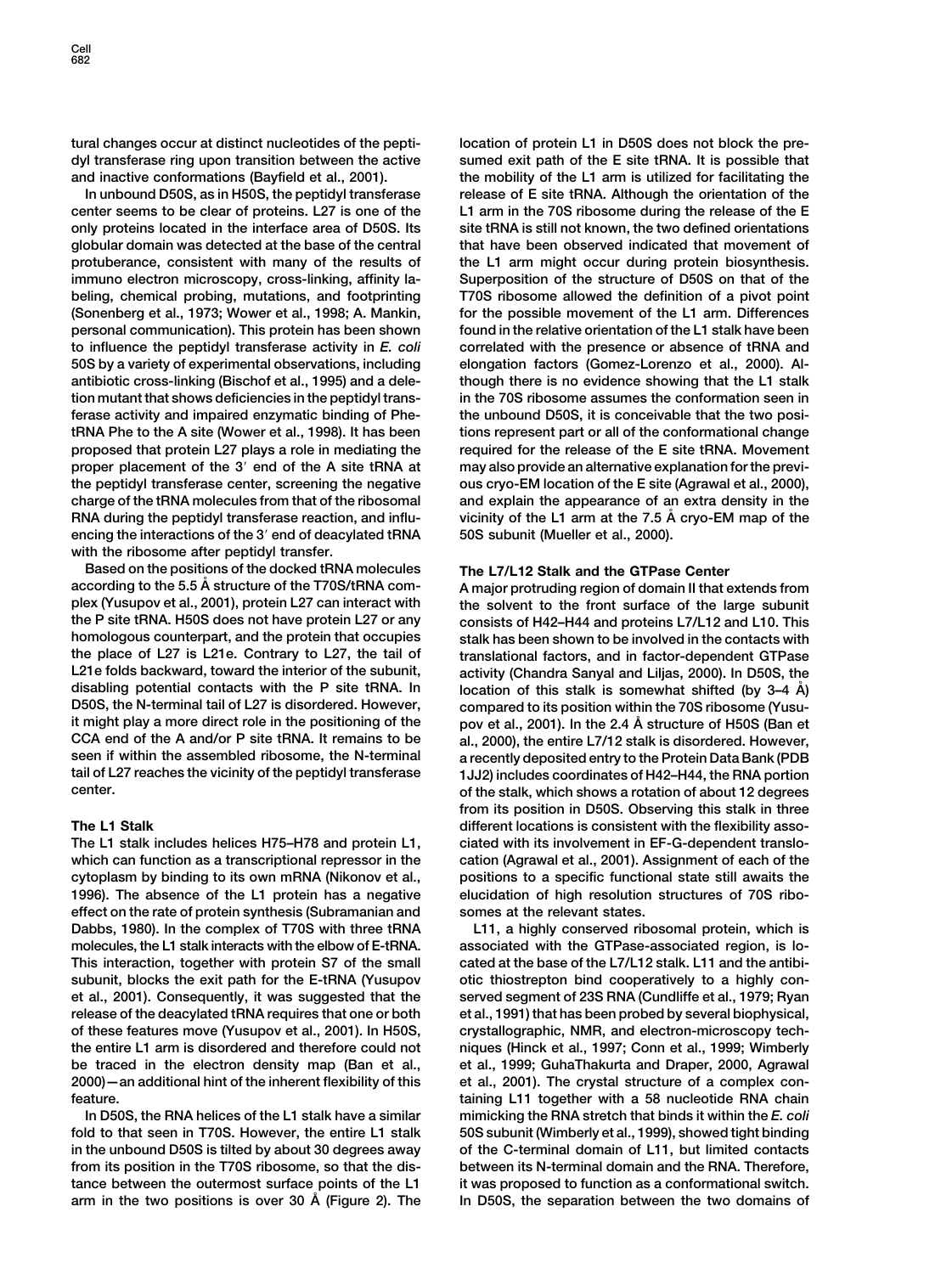

## **Figure 3. The Intersubunit Bridge to the Decoding Region**

**Left: H69 in the unbound D50S subunit (in cyan) and the corresponding feature in the 70S ribosome (gold). The figure indicates the proposed movement of H69 toward the decoding center of H44 (gray) in T30S, as a consequence of a collision with the A site tRNA.**

**in unbound large subunits. These become stabilized in Proteins L14 and L19 form an extended interprotein the 70S ribosome by their interactions with the small subunit and with the tRNA molecules (Yusupov et al., L19 (Figure 4a). In H50S, L24e, though smaller in size, of defined conformations in the unbound D50S indicates that the crystal structure of H50S contains features that involved in the formation of intersubunit bridges. L19 is crystallized H50S subunits underwent environmentally the small subunit, at bridge B6, and L14 forms bridge from the exchange of the 3 M KCl, the main component produced by L14 and its counterpart (L19 or L24e) has of the** *H. marismortui* **in situ environment (Ginzburg et functional relevance in the construction of these two al., 1970), by reduced amounts (1.5 M) of NaCl (Ban et bridges. In D50S, these proteins together with protein al., 1999, 2000). L3 form one of the two intimately connected protein**

**constructed solely from proteins (Yusupov et al., 2001), cross-links (Walleczek et al., 1989). This clustering may S13, which is located in the head of the small subunit, enhance the stability of the structural features required and a domain of L5, which is missing in H50S, but fully for the intersubunit bridges. resolved in D50S. An additional striking example, is the universally conserved stem-loop of H69 (domain IV), The Nascent-Protein Exit Tunnel which is the main component of the bridge between the More than three decades ago, biochemical studies large subunit and the decoding area in the small one showed that the newest synthesized part of a nascent (bridge B2a). The orientation of H69 in D50S, that repre- protein is masked by the ribosome (Malkin and Rich, sents the unbound large subunit, differs from that seen 1967; Sabatini and Blobel, 1970). In the mid eighties, a within the entire ribosome, T70S, so that the distance feature that may account for these observations was** between the tips of the stem-loops of H69 in T70S and first seen as a narrow elongated region in images recon**structed at very low resolution (60 A˚ in D50S is about 13.5 A˚ . H69 is located on the surface ) in 80S ribosomes of the intersubunit interface. In the 70S ribosome, it from chick embryos (Milligan and Unwin, 1986) and at 45 A˚ stretches toward the small subunit, whereas in the free in images of 50S subunits of** *Bacillus stearother-***50S, it makes more contacts with the large subunit (H71).** *mophilus* **(Yonath et al., 1987). Despite the low resolu-Comparison of the two orientations of H69 (Figure 3) tion, these studies showed that this tunnel spans the** led us to propose that a modest swing of H69 in the large subunit from the location assumed to be the pepti-

**protein L11 is somewhat larger than that observed in free 50S subunit is sufficient for moving this helix into the isolated structures, as well as in the assembled T70S a bridging position, so that it can stretch out and interact (Yusupov et al., 2001), thus supporting the dynamic as- with the small subunit near the decoding center. In this pect of this proposal. position, H69 can also contact the A and P site tRNA molecules, and be proximal to elongation factor EF-G Intersubunit Bridges in the posttranslocation state (Yusupov et al., 2001). The constituents of the intersubunit bridges between This swing and the consequent stretching out may be the large and small subunits within the ribosome were triggered by the contacts of H69 with the initiator P site seen in the T70S structure (Yusupov et al., 2001). Many tRNA, which being a part of the initiation complex, is of them are resolved in the map of D50S, but found to carried into its position simultaneously with subunit asbe disordered in H50S (Yusupov et al., 2001; Ban et sociation, and occupies part of the space that in the al., 2000). Since the structure of H50S was determined unbound subunit is occupied by H69. A feature that is earlier, the disorder of its features led to the notion that not fully resolved in both D50S and H50S structures is all structural elements involved in intersubunit bridges H38 (domain II), called the "B1a bridge" or "A finger," or in other functionally relevant contacts are disordered of which 15 and 27 bases are disordered, respectively.**

 **sheet, composed of two -hairpin loops of L14 and 2001). The finding that the same functional features are is located at the same position as L19 in D50S and forms sheet element. Both L14 and L19 are directly are more flexible than that of D50S, possibly because the known to make contacts with the penultimate stem of induced conformational changes. These could result B8. It is therefore possible that the structural element An example is the only intersubunit bridge (B1b) that is clusters, consistent with a large number of reported**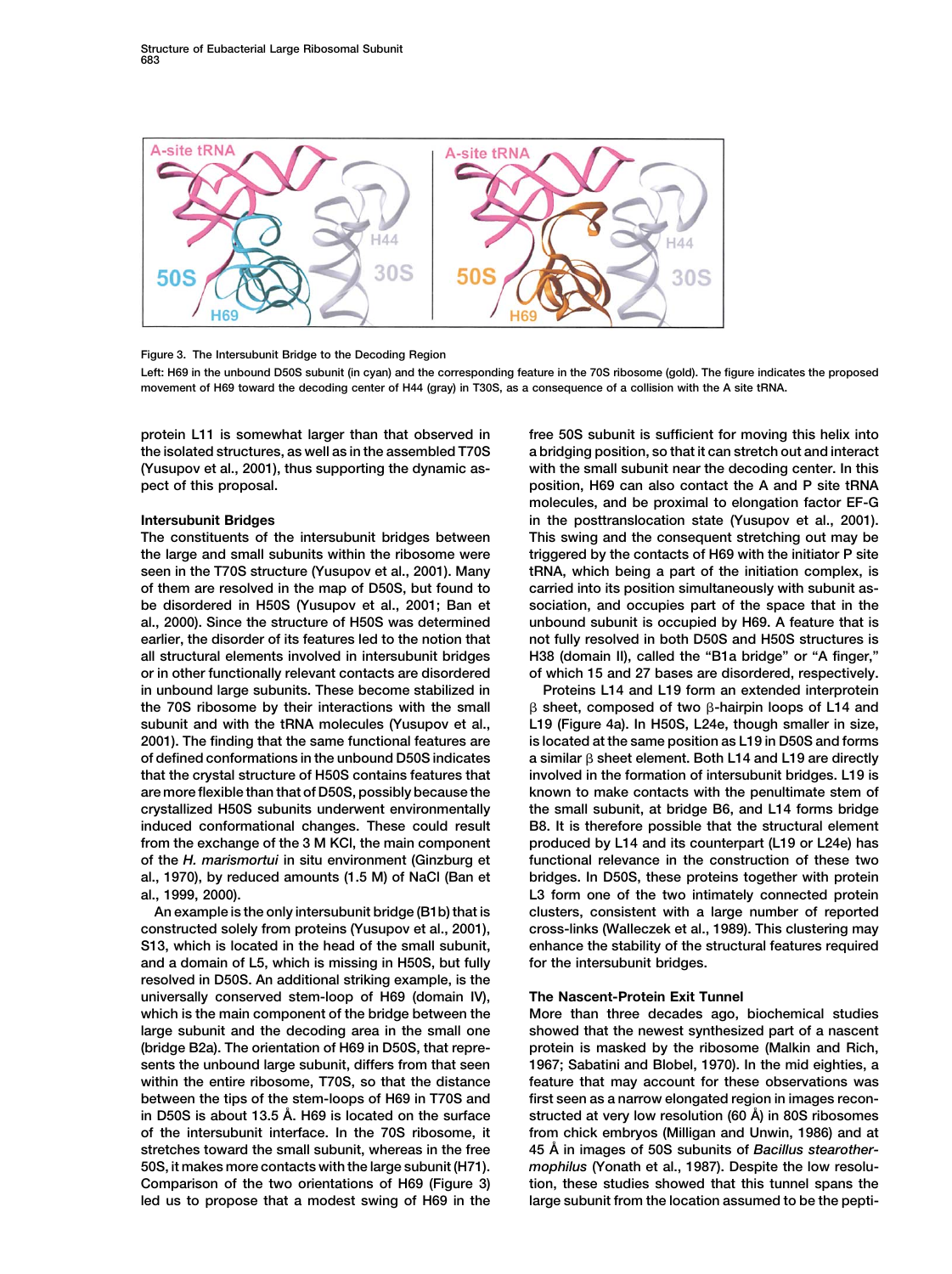

**Figure 4. Novel Structural Features in D50S**

**(a) The interprotein sheet, made by proteins L14–L19 in D50S (involved in intersubunit brides B8 and B6, respectively), overlaid on the H50S counterparts, L14 and HL24e. Note the differences in structure and size between L19 in D50S to HL24e.**

**(b) The opening of the nascent polypeptide tunnel. The D50S protein L23, its substitutes in H50S, L39e, and HL23, are highlighted.**

**(c) Overlay of H25 in D50S on H50S. In D50S, H25 is significantly shorter, and proteins L20 and DL21 are attached to it. Their space is occupied by part of the long helix H25 in H50S. Insert: only proteins L21 and L23e, that are related by an approximate 2-fold, are shown.**

**(d) A tweezers-like structure is formed by proteins L32 and L22, presumably stabilizing a helical construct, generated from three RNA domains: H26, the junction H61, 72 and the junction H26, H47.**

**(e) Overlay of the D50S protein L33 and L44e shows similar globular domain folds, but no extension exists for L33. Part of the space of the HL44e loop is occupied by the extension of DL31. E site tRNA is interacting with DL33 and HL44e and L31 loop.**

**(f) The crown view front side is shown (RNA as gray ribbons). The N-terminal domain of CTC (Dom1) is located at the solvent side, behind the CP. The middle domain (domain 2) wraps around the CP, and fills the gap to the L11 arm. The C-terminal domain (domain 3) is located at the rim of the intersubunit interface and reaches the site of docked A site tRNA position (marked by a red-dotted pink star). Insert: a side view of CTC (obtained by a rotation of about 90 around the long axis of the view shown in Figure 1).**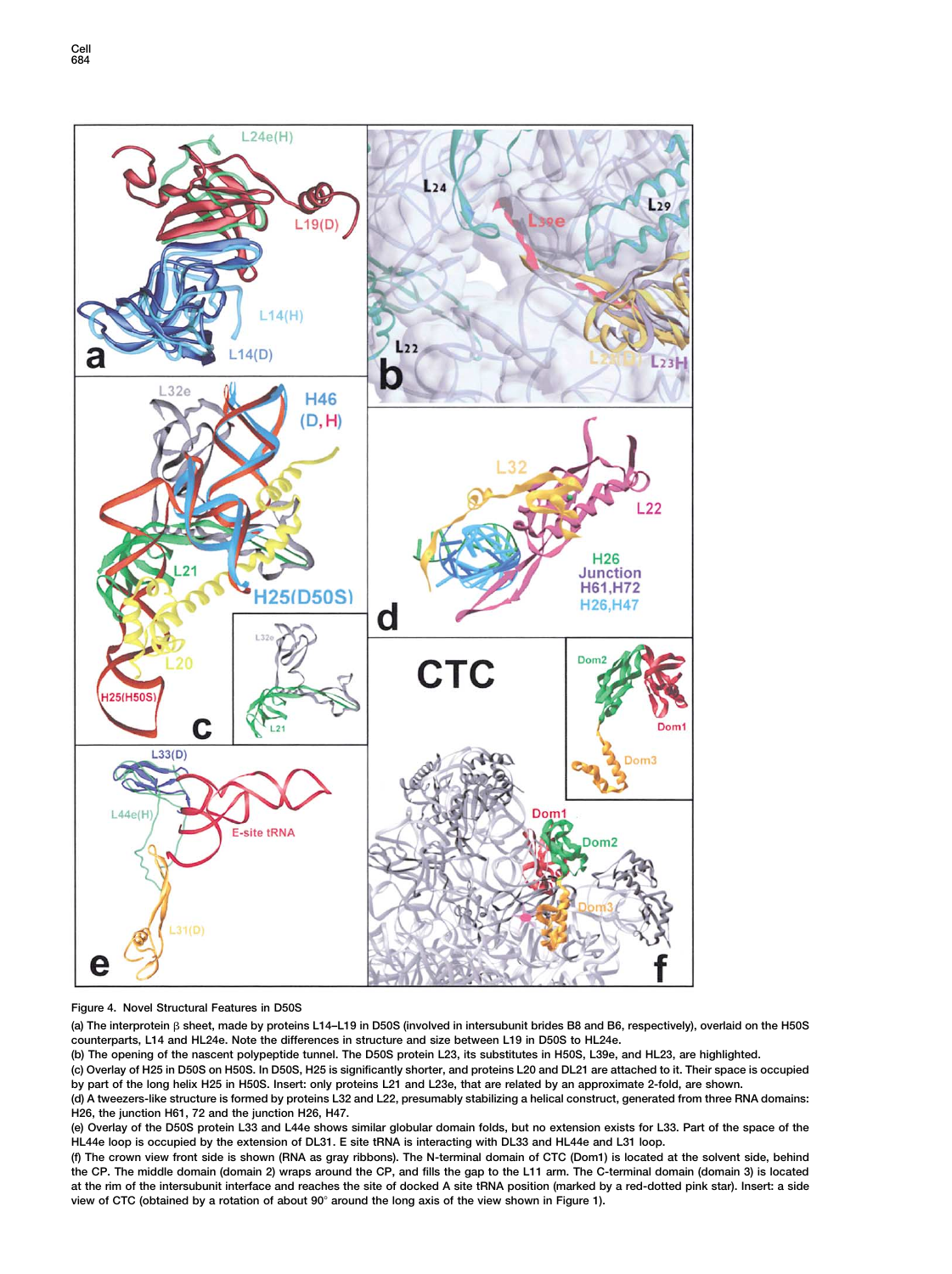**dyl transferase site to its lower part, and that it is about proteins, L32 and L36. The position occupied by L32 in 100 A˚ in length and up to 25 A˚ in diameter (Yonath et D50S overlaps that hosting the loop of L22 in H50S, and al., 1987), as confirmed later at high resolution in H50S in** *D. radiodurans***, L32 and L22 form a tweezers-like (Nissen et al., 2000) and in D50S. motif that seems to clamp the interactions between the**

**their chemical composition, and the "nonstick" charac- and H61/H72 of domain IV (Figure 4d). These two proter in H50S are described in (Nissen et al., 2000). We teins interact extensively with protein L17 that occupies found the same characteristics in D50S—lack of well- the location of L31e in H50S, and the entire region seems defined structural motifs, large patches of hydrophobic to be highly stabilized. The question, still to be answered surfaces, and low polarity. The opening of this tunnel is: why was a protein replaced by a loop of another one at its exit site is located at the bottom of the particle. (or vice-versa), when this replacement seems to cause In H50S, it includes two proteins, L31e and L39e, that do changes in a well-organized structural motif. not exist in D50S. L39e is a small protein of an extended nonglobular conformation that replaces the tail of L23 Extended Loops that Bind the E Site tRNA in D50S and penetrates deeper than the tail of L23 in The E site tRNA interacts in D50S, with the end of the D50S, into the RNA features that construct the walls of extended loop of protein L31. In H50S, the region inter-**

opening is required, and for this two proteins (L23 and<br>
L39e) replace a single one (L23 of D50S). A protein in<br>
this delicate position may provide the communication<br>
path between the ribosome and other cell components.<br>
P **to these open questions. A Three-Domain Version of L25**

the greatest length variability among the 3 phylogenetic<br>domains (Gutell, 1996). Its length varies from 4 to 891<br>nucleotides. It contains 27 nucleotides in D50S and 74 in<br>H50S. The common 27 nucleotides have the same orie B-barrel-like domain that is connected to an extended<br>loop. L20, in contrast, is built of a long,  $α$ -helical extentional middle domains of CTC differ from that determined for<br>sion. Its shape and location make L20 a perf has a looped tail, sufficient in length to compensate for<br>
many of the contacts made by the tail of L20 and the of CTC with H38, and the partial wrapping of the central<br>
loop of L21 (Figure 4c) It is therefore possible tha loop of L21 (Figure 4c). It is therefore possible that the protuberance (CP) may provide additional stability. The loop of L32e organizes the RNA environment in H50S C-terminal domain of CTC is placed at the rim of the in in a fashion similar to the loop of L21 in D50S. The **interface, interface, so that its C terminus reaches**<br> **in a fashion similar domains of protein L32e and L21 appear to be** the A site. The somewhat lower quality of the **globular domains of protein L32e and L21 appear to be the A site. The somewhat lower quality of the electron** similar, and it is possible that L21 and L32e are indeed **related. The globular domain of L32e is rotated by 180 flexibility, and hint at its possible involvement in the degrees around an axis defined through its tail, and the regulation of the binding and the release of A site tRNA. space that in D50S is occupied by L21, is occupied in H50S by the extension of H25. Concluding Remarks**

# *Protein Tweezers*

**replacements or counterparts in H50S are two Zn-finger bound large ribosomal subunits from species of different**

**The structural features building the walls of the tunnel, junctions of H26/H47 of domains II and III respectively,**

**the tunnel in that region (Figure 4b). acting with E site tRNA is provided by the extended** L39e is present in archaea and many eukaryotes, but<br>not in eubacteria. It seems that with the increase in two opposite sides of the docked **F** site tRNA yet the two opposite sides of the docked E site tRNA, yet the **cellular complexity, a better control on the tunnel's interactions occur in approximately the same place, uti-**

**In D50S, the protein replacing L25 in** *E. coli* **and its** Specific Features and Replacements<br>between Species<br>between Species<br>homolog in TL5 in T50S is called CTC. H50S contains<br>helix H25 (of domain II) is the 23S rRNA helix showing<br>the greatest length variability among the 3 phyl

**Among the proteins that appear in D50S and have no The availability of two high-resolution structures of un-**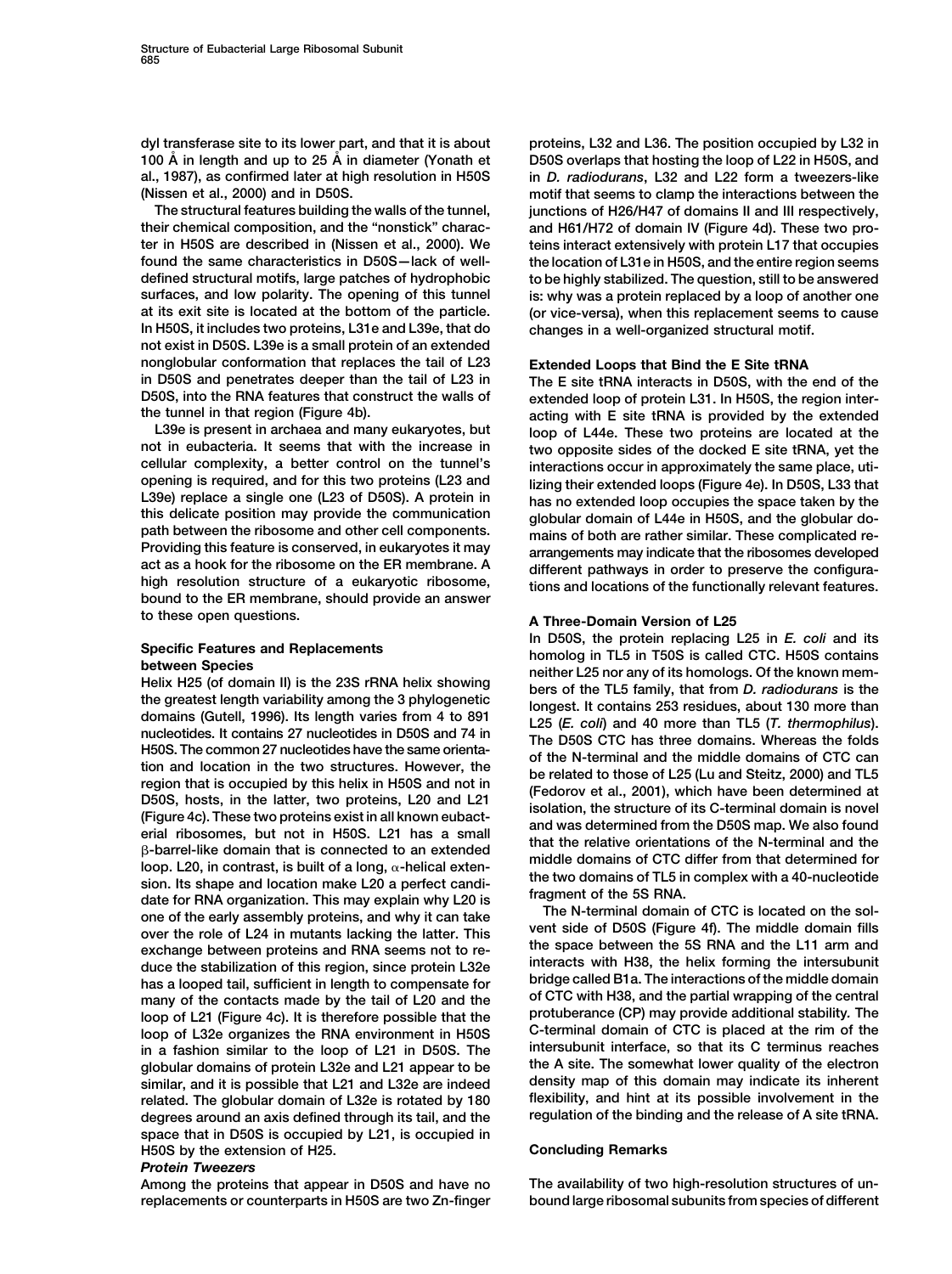**phylogenetic kingdoms, the archaeal H50S and eubac- Phase Determination**

**is known to have less conformational variability than the in D50S. Therefore, they were removed from the search model. A small subunit. Nevertheless, it does possess various large part of the sequence and the secondary structure of the RNA conformations that can be correlated to the functional chains are rather similar in both species, hence, only regions with** activity of the ribosome. Based on the comparison be-<br>tween the structures of the free D50S and of the bound<br>T50S, we propose that the ribosome utilizes the inherent<br>T60S, we propose that the ribosome utilizes the inherent **flexibility of its features for facilitating specific tasks. in a correlation of 45.8% and an R factor of 49.8%. Remarkable examples are helix H69, which creates the** The calculation of a 2F<sub>o</sub> $-F_c$  Fourier map based on these initial **50S hook to the decoding region of the small subunit, phases did not yield an interpretable electron density. After density**

**the RNA folds and the significant diversity of the ribo- MIRAS phase information obtained from the two derivatives using somal proteins indicates that the latter are not just gluing SHARP (de La Fortelle and Bricogne, 1997) dramatically improved together RNA features and maintaining the intricate RNA the quality of the electron density map (Figure 1), so that we could** fold. Their additional tasks include binding of factors<br>and substrates and the enhancement of intersubunit<br>association. The extended protein termini and the long<br>less well resolved. The structure was further refined in CNS protein loops are mainly buried within the particle and an R<sub>factor</sub>/R<sub>free</sub> of 24.0%/27.4%. **thus are trapped in distinct conformations. However, those that are pointing toward the solution, such as Structure Determination** protein S18 in the small subunit (Pioletti et al., 2001) or<br>the genome of *D. radiodurans* has been determined (White et al.,<br>the loop of L5, maintain a high level of flexibility and<br>are available to interact, to bind, and **placement of factors and substrates. It is therefore con- acids of each protein. Some discrepancies were found when comceivable that in such cases, the diversity of ribosomal pared with the DNA sequences (TIGR database; White et al., 1999), proteins is linked to the structural variability of the inter- among them protein CTC starts at residue 19, and protein L6 that** acting components. On the other hand, remarkable<br>preservation of structural motifs was observed in some<br>ribosomal proteins despite their overall conformational<br>and sequence differences. The example of L14/L19 in-<br>available terprotein β sheet (Figure 4a) and its H50S counterpart **L14/L24e shows how similar functional requirements are nov et al., 1999). We traced the 23S and 5S rRNA chains manually in the electron density map, using the program O (Jones et al., 1991), satisfied in different ribosomes.**

HEPES [pH 7.8]), and minute amounts (0.1%-1%) of poly- and mono-<br>valent alcohols (typically equal to 0.2:0.7% dimethylhexandiol:etha-<br>nol) against the same solutions but with twice the amount of the<br>alcohols. For optimizin **similar divalent alcohols (e.g., ethyleneglycol) were used as cryo Draper, 2000; Fedorov et al., 1999, 2001; Worbs et al., 2000; Unge**

**X-ray beams, at SR stations that provide high brightness (ID14/ ESRF/EMBO and ID19/APS). We screened the crystals at BW6/MPG Docking Procedure and BW7/EMBL at DESY. The data were recorded on image-plates We placed the A, P, and E site tRNA molecules on the large ribo- (MAR 345) or CCD (Mar, Quantum 4, or APS2) and processed with somal subunit, in the same relative orientation that was observed 1997) and the CCP4 package (Bailey, 1994). Schluenzen et al., 2000.**

**Heavy-atom derivatives were prepared by soaking 1–2 mM of** iridium pentamide or K<sub>5</sub>H(PW<sub>12</sub>O<sub>40</sub>)12H<sub>2</sub>O, for 24 hr. Experimental **Acknowledgments MIRAS phases were obtained from anomalous data. The tungsten and iridium sites were obtained from difference Patterson, residual, We thank J.M. Lehn for indispensable advice; M. Pope for the tung-**

terial D50S, opened the way for comparative studies.<br>The large subunit has a compact structure. Its core<br>is built of well-packed interwoven RNA features and it<br>is built of well-packed interwoven RNA features and it<br>of H50S

and the entire L1 arm, that produces the revolving gate<br>for the exiting tRNA molecules.<br>The resulting modification with SOLOMON (Abrahams and Leslie, 1996), the elec-<br>for the exiting difference between the conservation of<br>

available diagram for the RNA of the 50S subunit from Thermus  $t$ hermophilus (Gutell, 1996) and the RNA cross-links database (Bara**and on comparing their fold to the predicted diagram, we found remarkable agreement. Only in a few places did the base-pairing system deviate from the predicted scheme. An example is the pre- Experimental Procedures dicted base pair near the loop of H81 of domain V (C2243–G2255,**

Cells were grown as recommended by the ATCC in the ATCC me-<br>dium 679, with minor modifications. Ribosomes and their subunits<br>were prepared as described in Noll et al., 1973.<br>Crystals were obtained by vapor diffusion at 18 **protectants for flash freezing of the crystals in liquid propane. et al., 1998; Nikonov et al., 1996; Hoffman et al., 1996; Davies et al., X-Ray diffraction data were collected at 95K with well-collimated 1996; Wahl et al., 2000; Hard et al., 2000; Nakashima, et al., 2001).**

**DENZO and reduced with SCALEPACK (Otwinowski and Minor, at 5.5 A˚ resolution of T70S (Yusupov et al., 2001), as described in**

**and difference Fourier maps. sten clusters; M. Wilchek, W. Traub, A. Mankin, and A. Tocilj for**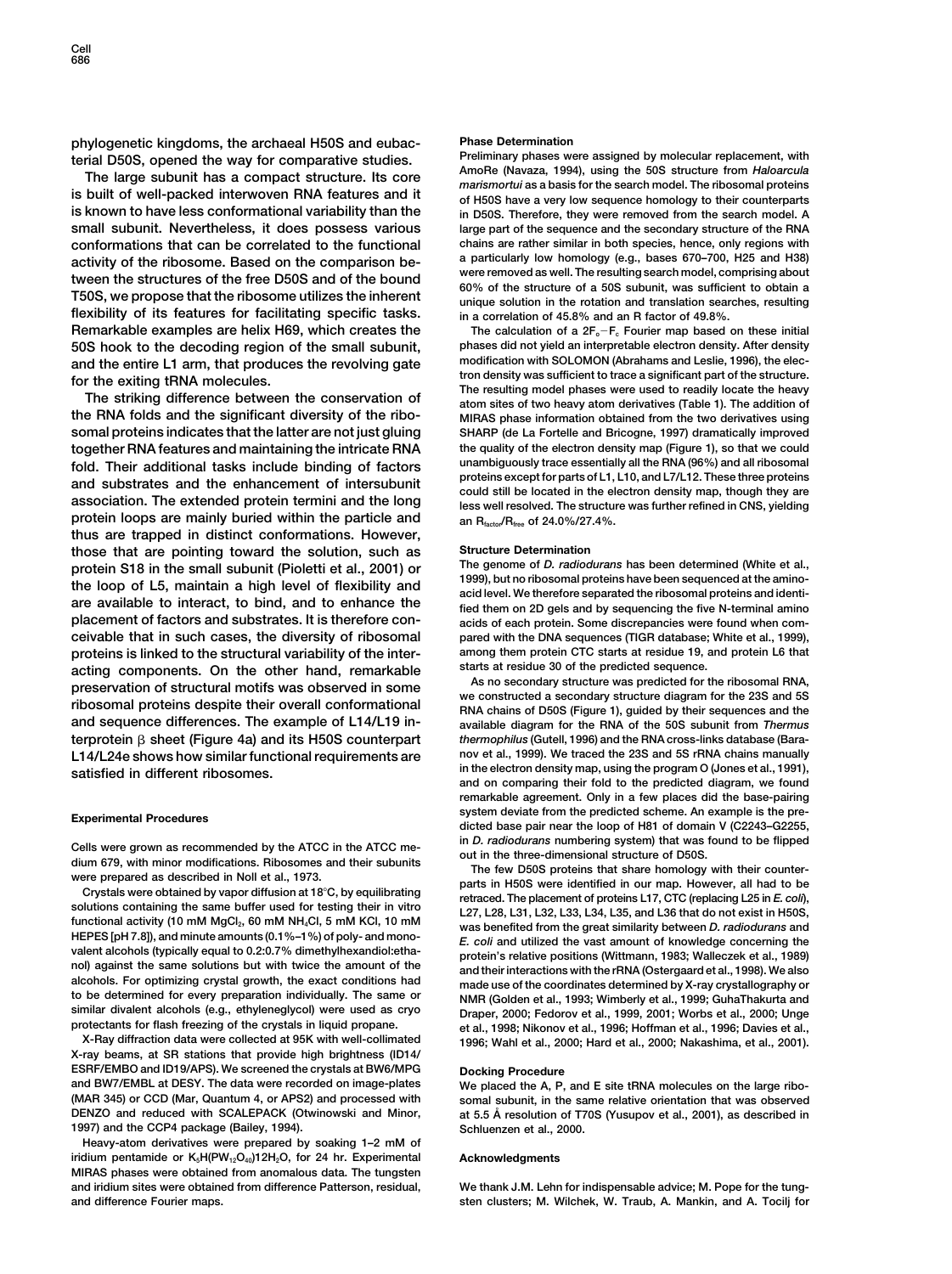**R.Albrecht, T. Auerbach, W.S. Bennett, Z. Biron, H. Burmeister, C. flexibility of the molecule. Acta Crystallogr. D.** *55***, 1827–1833. Brune, C. Glotz, M. Gluehmann, G. Goeltz, H.A.S. Hansen, M. Kess- Fedorov, R., Meshcheryakov, V., Gongadze, G., Fomenkova, N., ler, M. Laschever, S. Meier, J. Muessig, M. Peretz, M. Pioletti, C. Nevskaya, N., Selmer, M., Laurberg, M., Kristensen, O., Al-Kara-Radzwill, B. Schmidt, and A. Wieweger for contributing to different daghi, S., Liljas, A., et al. (2001). Structure of ribosomal protein TL5 out the cooperation of the staff of the synchrotron radiation facilities stress proteins. Acta Crystallogr. D** *57***, 968–976.** at EMBL and MPG at DESY; ID14/2 and 4 at EMBL/ESRF, and ID19/<br>
APS/ANL. Support was provided by the Max-Planck Society, the<br>
U.S. National Institutes of Health (GM34360), the German Ministry<br>
for Science and Technology (gr

Agrawal, R.K., Spahn, C.M.T., Penczek, P., Grassucci, R.A., Nier-<br>haus, K.H., and Frank, J. (2000). Visualization of tRNA movements of 16S and 23S rRNA. In: Ribosomal RNA: Structure, Evolution,<br>on the E. coli 70S ribosome

Agrawal, R.K., Linde, J., Sengupta, J., Nierhaus, K.H., and Frank, J.<br>
(2001). Localization of L11 protein on the ribosome and elucidation<br>
of its Involvement in EF-G-dependent translocation. J. Mol. Biol.<br>
specific intera

**The complete atomic structure of the large ribosomal subunit at Biol.** *234***, 1013–1020.**

**Brimacombe, R. (1999). The database of ribosomal crosslinks: an by the combined use of X-ray crystallography and NMR spectrosupdate. Nucleic Acids Res.** *27***, 184–185. copy. J. Mol. Biol.** *264***, 1058–1071.**

**Barta, A., Dorner, S., Polacek, N., Berg, M., and Lorsch, J.R. (2001). Jones, T.A., Zou, J.-Y., Cowan, S.W., and Kjeldgaard, M. (1991).**

**Bayfield, M.A., Dahlberg, A.E., Schulmeister, U., Dorner, S., and maps and the location of errors in these models. Acta Crystallogr.** Barta, A. (2001). A conformational change in the ribosomal peptidyl **transferase center upon active/inactive transition. Proc. Natl. Acad. Lu, M., and Steitz, T.A. (2000). Structure of** *E. coli* **ribosomal protein**

**Bischof, O., Urlaub, H., Kruft, V., and Wittmann-Liebold, B. (1995). Natl. Acad. Sci. USA** *97***, 2023–2028. Peptide environment of the peptidyl transferase center from** *E. coli* **Malkin, L.I., and Rich, A. (1967). Partial resistance of nascent poly-70S ribosomes as determined by termoaffinity labeling with dihy- peptide chains to proteolytic digestion due to ribosomal shielding. drospiramycin. J. Biol. Chem.** *270***, 23060–23064. J. Mol. Biol.** *26***, 329–346.**

**structural studies of ribosomal proteins. Curr. Opin. Struct. Biol.** *10***, mutations in the single 23S rRNA gene of the archaeon** *Halobacte-***633–636.** *rium halobium***. J Bacteriol** *173***, 3559–3563.**

**tal structure of a conserved ribosomal protein-RNA complex. Sci- nascent protein in 80S ribosome. Nature** *319***, 693–695. ence** *284***, 1171–1174. Moazed, D., and Noller, H.F. (1987). Interaction of antibiotics with**

**Meilicke, M., and Cannon, M. (1979). Ribosomes in thiostrepton- Mueller, F., Sommer, I., Baranov, P., Matadeen, R., Stoldt, M.,**

**7.5 A˚ structure of ribosomal protein L14 reveals an important organiza- resolution. J. Mol. Biol.** *298***, 35–59.**

**heavy-atom parameter refinement for MIR and MAD methods. In surface and fluid arms responsible methods in Figure 4.1 and fluid arms responsible methods in Figure 701.** Methods in Enzymology, R.M. Sweet and C.W. Carter., eds. (New **York: Academic Press). Navaza, J. (1994). AMoRe: an automated package for molecular**

**replacement. Acta Crystallogr.** *A50***, 57–163. Fedorov, R., Nevskaya, N., Khairullina, A., Tishchenko, S., Mikhailov, A., Garber, M., and Nikonov, S. (1999). Structure of ribosomal protein Nikonov, S., Nevskaya, N., Eliseikina, I., Fomenkova, N., Nikulin, A.,**

**critical discussions; R. Wimmer for indicating the ribosome source; L30 from** *Thermus thermophilus* **at 1.9 A˚ resolution: conformational**

complexed with RNA provides new insights into the CTC family of

**Gomez-Lorenzo, M.G., Spahn, C.M.T., Agrawal, R.K., Grassucci,** R.A., Penczek, P., Chakraburtty, K., Ballesta, J.P.G., Lavandera, J., **Penczek, P., Chakraburtty, K., Ballesta, J.P.G.**, Lavandera, J., Gases and Frank, J. (2000). Three-dimensional cryo**electron microscopy localization of EF2 in the** *Saccharomyces cere-* **References** *visiae* **80S ribosome at 17.5 A˚ resolution. EMBO J.** *<sup>19</sup>***, 2710–2718.** Abrahams, J.P., and Leslie, A.G.W. (1996). Methods used in the<br>structure determination of bovine mitochondrial F-1 ATPase. Acta<br>295, 569–580.<br>295, 569–580.

*<sup>295</sup>***, 569–580. Crystallogr. D** *<sup>52</sup>***, 30–42.**

**Hall, C., Johnson, D., and Coppermann, B.S. (1988). <sup>3</sup>**

Bailey, S. (1994). The CCP4 suite—programs for protein crystallogra-<br>
phy. Acta Crystallogr. D 50, 760–763.<br>
Ban, N., Nissen, P., Hansen, J., Capel, M., Moore, P.B., and Steitz,<br>
Ban, N., Nissen, P., Hansen, J., Capel, M.,

Ban, N., Nissen, P., Harlsen, J., Oaper, M., Woore, P.B., and Stelle,<br>T.A. (1999). Placement of protein and RNA structures into a 5  $\AA$ .<br>T.A. (1999). Placement of protein and RNA structures into a 5  $\AA$ .<br>Praper, D.E., an bound form of the protein and its interaction with 23 S rRNA. J. Mol.

**2.4 A˚ resolution. Science** *<sup>289</sup>***, 905–920. Hoffman, D.W., Cameron, C.S., Davies, C., White, S.W., and Ramakrishnan, V. (1996). Ribosomal protein L9: a structure determination** 

**Mechanism of ribosomal peptide bond formation. Science** *291***, 203. Improved methods for building protein models in electron density**

**Sci. USA** *98***, 10096–10101. L25 complexed with a 5S rRNA fragment at 1.8-A resolution. Proc.**

**Chandra Sanyal, S., and Liljas, A. (2000). The end of the beginning: Mankin, A.S., and Garrett, R.A. (1991). Chloramphenicol resistance**

**Conn, G.L., Draper, D.E., Lattman, E.E., and Gittis, A.G. (1999). Crys- Milligan, R.A., and Unwin, P.N. (1986). Location of exit channel for**

**Cundliffe, E., Dixon, P., Stark, M., Stoffler, G., Ehrlich, R., Stoffler- functional sites in 16S ribosomal RNA. Nature** *327***, 389–394.**

**resistant mutants of B.megaterium lacking a single 50 S subunit Woehnert, J., Gorlach, M., van Heel, M., and Brimacombe, R. (2000). protein. J. Mol. Biol.** *132***, 235–252. The 3D arrangement of the 23 S and 5 S rRNA in** *E. coli* **50 S ribosomal Davies, C., White, S.W., and Ramakrishnan, V. (1996). The crystal subunit based on a cryo-electron microscopic reconstruction at**

**tional component of the translational apparatus. Structure** *4***, 55–66. Nakashima, T., Yao, M., Kawamura, S., Iwasaki, K., Kimura, M., and de La Fortelle, E., and Bricogne, G. (1997). Maximum-likelihood Tanaka, I. (2001). Ribosomal protein L5 has a highly twisted concave**